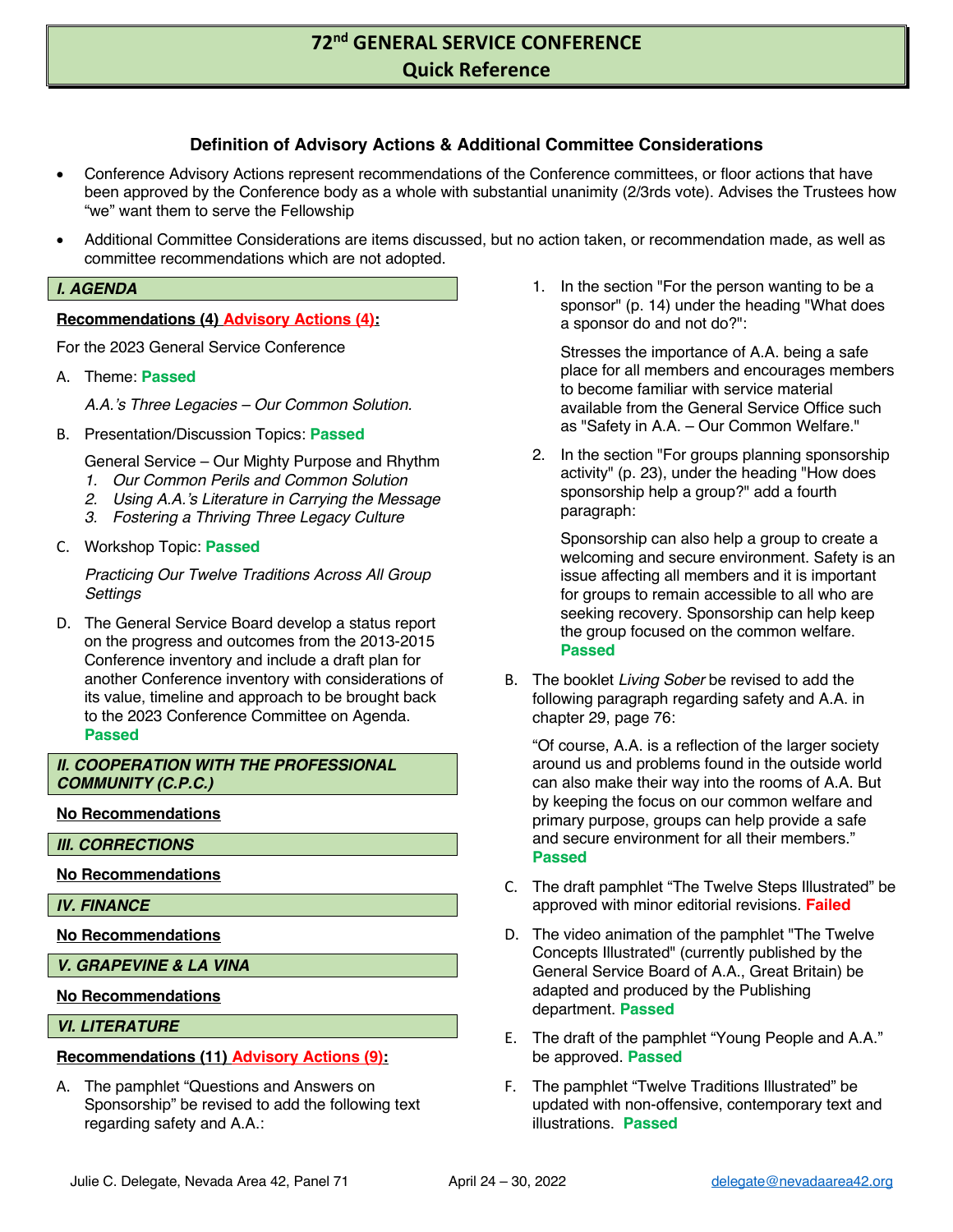- G. Discuss G.S.O. Publishing updates per the A.A.W.S. print policy:
	- 1. The updated pamphlet "Is A.A. for You?" be approved. **Passed**
	- 2. The updated pamphlet "Is There an Alcoholic in Your Life?" be approved. **Passed**
	- 3. The pamphlet "Frequently Asked Questions About A.A." **Passed**
	- 4. The updated pamphlet "This Is A.A." be approved. **Passed**
- H. A second volume of the book *Experience, Strength and Hope* be developed with the stories dropped from the Fourth Edition of the Big Book, *Alcoholics Anonymous,* and that a progress report be brought to the Conference Committee on Literature once development of the publication is in progress. **Failed**

### *VII. POLICY & ADMISSIONS*

## **Recommendations (4) Advisory Actions (3):**

Two members were admitted.

- A. The "Process for Approving Observers to the Conference" be changed. The revised process would allow the Policy/Admissions committee to approve routine admissions from structures outside the U.S. and Canada without having to poll the full Conference. As with the current process, the trustees' General Service Conference Committee and then the General Service Board would first need to approve the request prior to forwarding it to the Policy/Admissions committee for their action. **Passed**
- B. The Scope of the Conference Committee on Policy/Admissions which currently reads:

Admissions function: Is responsible for reviewing all requests for admissions to the Annual Meeting of the General Service Conference.

### Be revised to read:

Admissions function: Is responsible for reviewing all requests for admissions to the Annual Meeting of the General Service Conference; and for approving routine requests for admissions from A.A. service structures outside of the U.S./Canada service structure to observe the Annual Meeting of the General Service Conference.

And that the following be added to the Procedure of the Conference Committee on Policy/Admissions:

Procedure

- 1. To approve routine requests from qualified representatives of other A.A. service structures to observe the Annual Meeting of the General Service Conference. **Passed**
- C. The paragraph in the story "Freedom from Bondage" which was removed due to pagination issues from the Fourth edition of the book *Alcoholics Anonymous* be restored in all future printings and publications in which the story is included. **Failed**
- D. The compilation of all Conference committee background be made simultaneously in English, French, and Spanish. (amended) **Passed**

*Note pre-Conference advisory actions passed:* Two persons from A.A. in Brazil and one person from A.A. in Argentina be admitted to the 72nd General Service Conference as observers, as well as two alternate delegates in place of their delegates be admitted to the 72nd General Service Conference.

### *VIII. PUBLIC INFORMATION*

### **Recommendations (5) Advisory Actions (5):**

- A. The following revisions to the pamphlet "Understanding Anonymity." The question and answer that currently reads:
	- *Anonymity in the digital age*

Q. I maintain an Internet website and a personal page on a social media site. I also belong to an online meeting. At what level should I protect my anonymity on the Internet?

A. Publicly accessible aspects of the Internet such as websites featuring text, graphics, audio, and video can be considered the same as publishing or broadcasting. Unless passwordprotected, a website requires the same safeguards that we use at the level of press, radio, and film. Simply put, this means that A.A.s do not identify themselves as A.A. members using their full names and/or full-face photos.

Be changed to:

• *Anonymity in the digital age*

Q. I maintain a website and social media pages. At what level should I protect my anonymity on the Internet?

A. Publicly accessible aspects of the Internet such as websites featuring text, graphics, audio, and video can be considered the same as publishing or broadcasting. Unless passwordprotected, a website requires the same safeguards that we use at the level of press,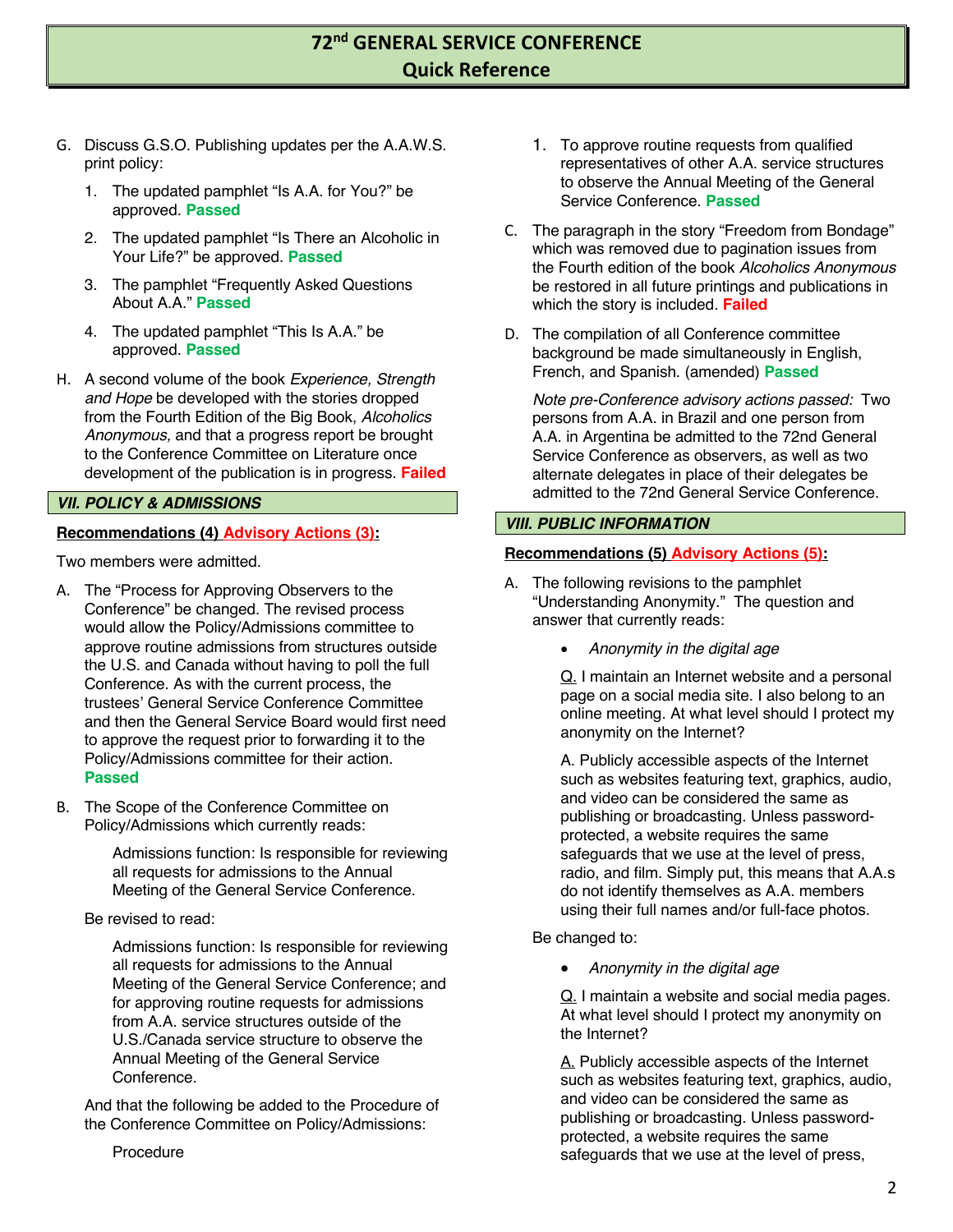radio, and film/video. Simply put, this means that A.A.s do not identify themselves as A.A. members using their full names and/or full-face photos.

It is suggested that when A.A.s gather as A.A.s or as an A.A. group on social media pages and other similar platforms that these pages are set to "private" rather than "public." **Passed**

B. The following text addition to the pamphlet "Understanding Anonymity."

> Q. Are virtual A.A. meetings considered "Public"?

A. These online gatherings are not streamed to the general public; however, information about the meeting is provided to A.A. members, potential members, and the general public similar to in-person meetings.

While some members feel comfortable using their full names and faces, other members feel it is more aligned with Tradition 11 to use only their first name and last initial or turning their camera off. For safety purposes, some groups have provided helpful reminders in their group format that picture taking, or screen shots are not in keeping with anonymity principles. **Passed**

- C. The outdated "A.A. Fact File" be retired. **Passed**
- D. Format changes, two new questions and six changed questions on a 2022 membership survey questionnaire, be approved. **Passed**
- E. A 2022 A.A. Membership Survey be conducted with a budgeted cost not to exceed \$20,000. The process will include mailing, digital back-end response and analysis, creation of message and distribution, including a "How to" video for groups/members. **Passed**

## *IX. REPORT & CHARTER*

### **Recommendations (2) Advisory Actions (2):**

A. Chapters 8, 9, 10, 11 and 12 of *The A.A. Service Manual* be revised to correct inaccuracies and to provide clarity and consistency on the roles, responsibilities and relationships between the General Service Office, AA Grapevine, and A.A. World Services, Inc.

Note: Because 2023 is a printing year these changes would be reviewed by the A.A.W.S. Board, AA Grapevine Board, and the General Service Board prior to being brought to the Conference Committee on Report and Charter. This process is in keeping with the 2018 advisory action regarding review of *The A.A. Service Manual Combined with Twelve Concepts for World Service*. **Passed**

B. Items 5 and 6 that relate to Regional Directories be removed from the Scope of the Report and Charter Composition, Scope and Procedure.

(Note: Regional Directories are no longer being produced.) **Passed**

## *X. TREATMENT & ACCESSIBILITIES*

### **Recommendation (1) Advisory Actions (1):**

A. The Long Form of Tradition Five be added to the pamphlet, *The A.A. Group* on page twelve in the section "What is an A.A. Group?" at its next printing. **Passed**

### *XI. TRUSTEES*

### **Recommendation (6) Advisory Actions (6):**

The following slates elected at the annual meeting of the members of the General Service Board on April 30, 2022 following presentation at the 2022 General Service Conference for disapproval if any: All four **Passed**

A. The slate of trustees of the General Service Board

| <b>Class A Trustees</b>       | <b>Class B Trustees</b> |
|-------------------------------|-------------------------|
| <b>Molly Anderson</b>         | Cathi C.                |
| Linda Chezem, J.D.            | Jimmy D.                |
| Sr. Judith Ann Karam, C.S.A.  | Josh E.                 |
| Hon. Kerry Meyer              | Francis G.              |
| Al Mooney, M.D., FAAFP, FASAM | Reilly K.               |
| Andie Moss                    | Tom H.                  |
| Kevin Prior, MBA, CFA, CPA    | Deborah K.              |
|                               | Trish L.                |
|                               | Mike L.                 |
|                               | Paz P.                  |
|                               | Marita H. R.            |
|                               | Joyce S.                |
|                               | Irma V. N.              |
|                               | Carolyn W               |
|                               |                         |

- B. The slate of officers of the General Service Board
- C. The slate of directors of A.A. World Services, Inc.
- D. The slate of directors of AA Grapevine, Inc.
- E. The "Suggested Procedure to Reorganize the General Service Board and the boards of A.A.W.S., Inc. and AA Grapevine, Inc." be approved as one acceptable pathway to a whole or partial reorganization of the Boards, understanding that, as provided by the Conference Charter, the final